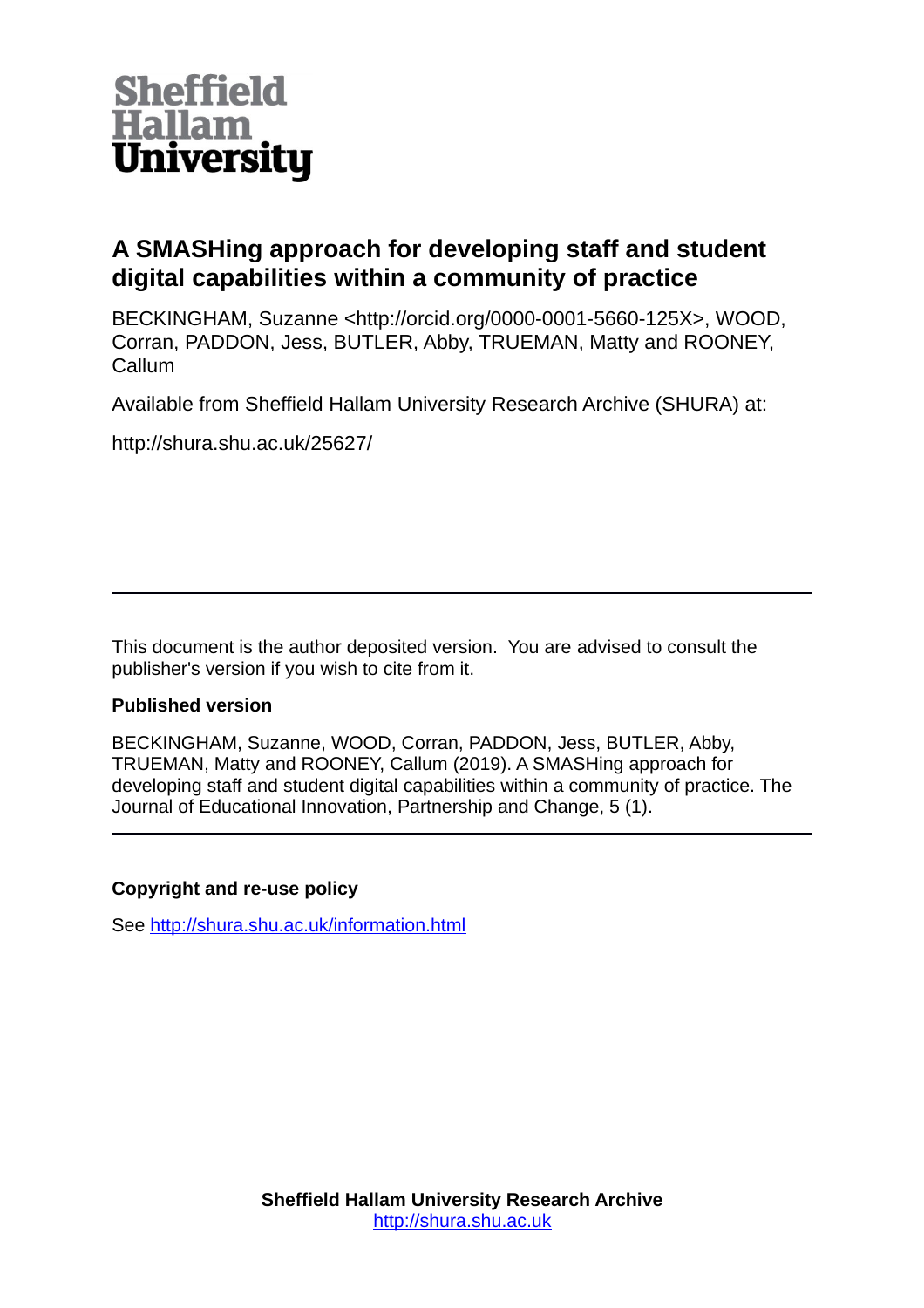### **A SMASHing approach for developing staff and student digital capabilities within a community of practice**

Sue Beckingham Sheffield Hallam University

#### **Introduction**

It should go without saying that the pace of change in the way we now use technology to interact with others has been exponential. Some welcome and embrace this, yet others still see it as a barrier or, at best, an uphill struggle to keep up. Whilst Web 2.0 and interactive social media have become increasingly accessible as individual access to mobile devices and connectivity has grown, users don't always use these tools positively or constructively. As with any communication channel, there is potential for misuse. As we needed to address 'netiquette' with the advent of email, so we must now discuss the appropriate use of social media. Anonymity has certainly allowed negative and destructive comments to flourish and we must also explicitly challenge this tendency. However, social media can be applied positively, especially in making learning collaborative and engaging and in encouraging learners to communicate professionally with each other.

This case study will share the outcomes thus far of a student-staff partnership focusing on how social media can be used in learning and teaching. The paper reflects on: how a colearning community of practice (Wenger, 2009) has emerged and continues to work; the affordances this has brought; the impact upon the students leading this project. It will also briefly share some examples of the outputs which have provided a foundation for continuing work to develop the digital capabilities of both the students' peers and tutors.

## **Social media**

Social media spaces have the potential to enable users to connect, communicate, curate, collaborate and create (Nerantzi and Beckingham, 2015) through many media. As Weller (2018) posits, within social media spaces, status is not significant and individuals are judged on their contributions. Students, staff and professionals can engage in meaningful dialogue and share mutually useful resources. Key to engagement in an educational context is the development of a range of digital capabilities (Jisc, 2017) – individuals learn not only what tools are available and how to use them, but how, within these spaces, to listen and reflect, question and interact. Online participation can provide time and space for reflection and opportunities for co-learning with and from each other. Interactions can be synchronous or asynchronous.

As argued by UNESCO (2013, p.9), *"While mobile technology is not and never will be an educational panacea, it is a powerful and often overlooked tool – in a repertoire of other tools – that can support education in ways not possible before"*. Social media accessed through mobile technology can provide individuals with opportunities to engage in their chosen personal learning environments (PLEs) and those integrate into the learning experience (Dabbagh and Kitsantas, 2012). However, the affordances of social media are not always associated with learning and teaching. As Brown (2018) says, we must not assume that all students or staff are confident in the use of technology and social media.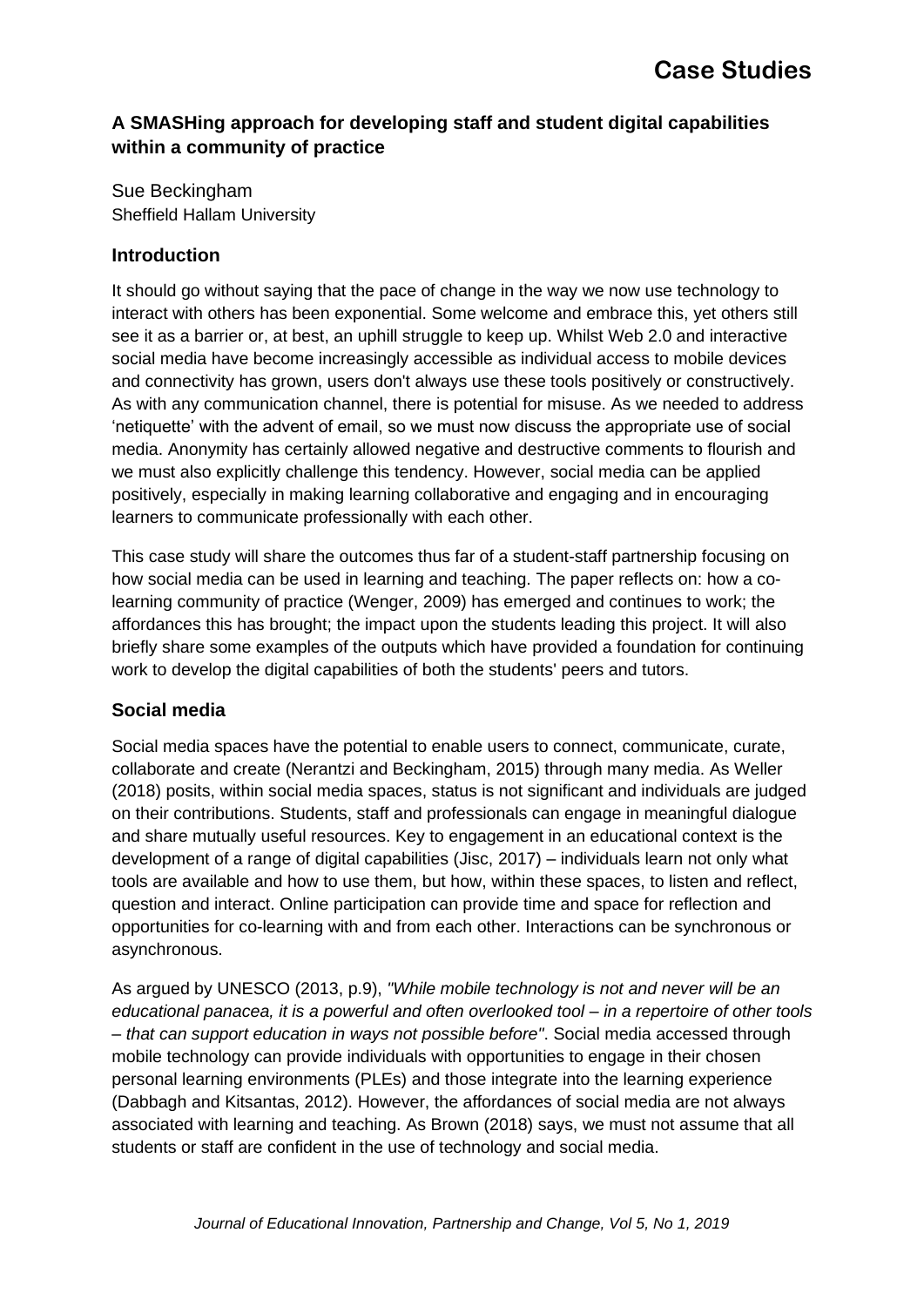The purpose of this project and partnership is therefore to draw out useful examples that are meaningful and valued by the students themselves (as opposed to what the tutor feels might be most useful and engaging). The next step is to develop these examples and create an online resource that includes the benefits of using social media for academic studies, as well as to signpost relevant support and resources.

### **The start of a student partnership**

SMASH (Social Media for Academic Studies at Hallam) is a student-led group, formed in January 2017. Having attended inspiring sessions the previous year at the 'Social Media for Learning in Higher Education' conference hosted by Sheffield Hallam University, four students were motivated to look for ways to enhance learning and teaching in their own course, through the use of social media and other digital apps and technology. Mentored by their tutor, they formed the founding group.

From the outset, the tutor wanted to empower the students in this partnership to lead the project and determined that she would be their 'guide on the side' (King, 1993). The students chose the name for their group and  $-$  over time  $-$  a logo for it. At the initial meeting, the group considered frequency of meetings and how best to communicate between meetings; it agreed that social media could be the means both of capturing progress and of achieving synchronous and asynchronous collaboration.

Healey *et al*. (2014, p.7) suggest that partnership affords co-learning between staff and students as they work together and, through active engagement, all may gain from the process. Discussing what the students would gain as a result of developing a partnership was important, as was recognising and celebrating learning gain – this was therefore considered by the tutor from the start. As an aide-memoire, all ideas were documented using Google Docs, allowing everyone at any point of the partnership journey to see the opportunities and progress made and to share milestones and planned outputs along the way. This space enabled comments to be added – useful for everyone to raise questions and contribute to the answers.

Though this planning stage took time, it was, in retrospect, what enabled a firmer foundation for the group.

#### **Pedagogic framework**

One of our first objectives as a group was to consider and categorise how social media could be applied to learning and teaching. The team identified three key areas where social media could be used – within learning activities; as a means of organising learning; as a way of showcasing learning – and developed them into a framework that would help contextualise the potential of social media for learning and teaching. The three strands or pillars were:

- 1. Helping staff to identify and use social media tools for communication and collaboration within and beyond the classroom (Learning Activities);
- 2. Helping students and staff to identify and use relevant social media tools to curate and organise information relating to learning (Organising Learning);
- 3. Helping students to prepare digital portfolios for sharing outcomes and projects openly, so as to develop a professional online presence (Showcasing Learning).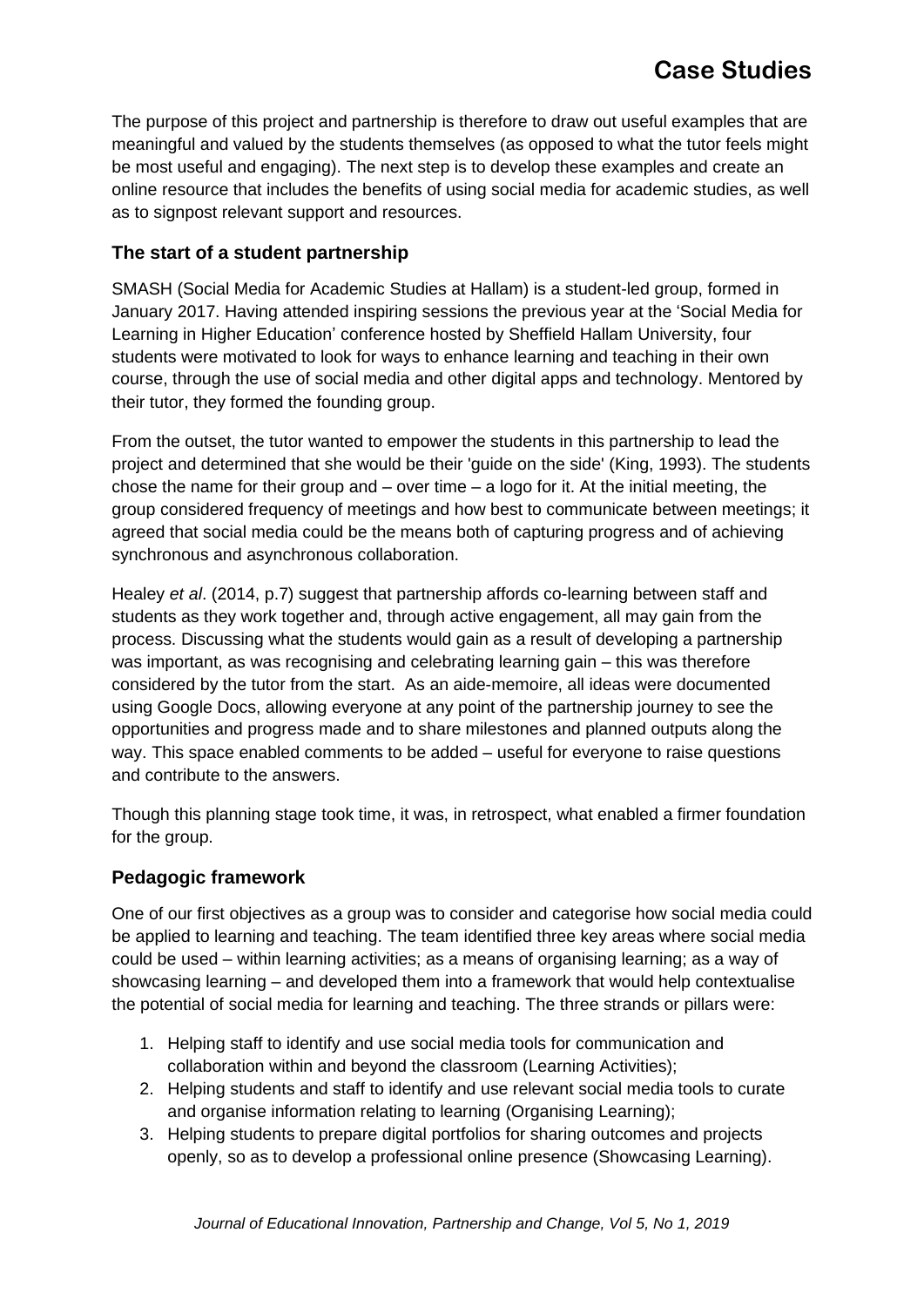# **Case Studies**

The framework helped to focus attention on a 'pedagogy first' approach (Glover *et al*., 2016). When considering pedagogic concepts relevant to technology-enhanced learning, Gordon (2014, p.8) refers to personalised learning, support for synchronous and asynchronous activities, flexible learning, gamification, online learning and blended learning. The opportunity to engage students with technology-enhanced learning through the affordances of social media chimed with these approaches.

The team in the first year went on to create some resources and shared these, initially in the form of a guest-blog post. Leading consultant in higher education Eric Stoller acknowledged this work and referred to it in a number of his keynote presentations – very motivating for the students, as, having thus published their initial work, they reached an audience beyond their own personal networks.

#### **Sustaining the student-staff partnership**

The students were keen to find ways to continue this work in the following academic year. Despite the fact that one was about to graduate and two had secured placements, they felt there was the potential to sustain the group and encourage other students to become involved. By means of a Google Forms survey and a Canva-designed flyer to promote the SMASH team, the call was sent out for new members. Despite the efforts of the team, response was very low; members felt that the timing at the end of the academic year was perhaps the reason and decided to re-group in September and try again.

In the new academic year, two of the founding members (one of whom was now on a placement year) followed up the responses from the previous year and once again looked to recruit further members. One second-year student (who had expressed an interest in response to the call the previous academic year) joined the team and took the opportunity to speak to peers at the start of seminars, visiting three different groups. Two 'recruited' finalyear students (peers of the two founding members) also joined. One other student – who did come along to the first meeting – chose not to continue as he felt he had to focus on his academic studies. The group now comprised five students.

It's important to note at this point that students need to be reassured that their studies must always come first and that involvement in such a project must be flexible. As a group, we made the decision to capture all ideas, but with the understanding that not all would be completed. The students decided what to focus on and prioritise first. It helped that there were no specific deadlines to meet. It was clearly important to plan so that some outcomes would be achieved. The use of social media and technology supported this, as progress was not then reliant on face-to-face meetings. The students developed their ideas and shared out tasks using their WhatsApp group. They could then work independently on these at a time that suited them. The work was saved in Google Drive to facilitate a shared working space.

Once again, the tutor provided an opportunity to discuss what might be gained from the project and the founding member present at the first meeting shared what she had gained thus far.

#### **Digital capabilities**

The new members had all expressed a desire both to explore social media for learning themselves and to help peers and tutors appreciate the affordances such tools can bring.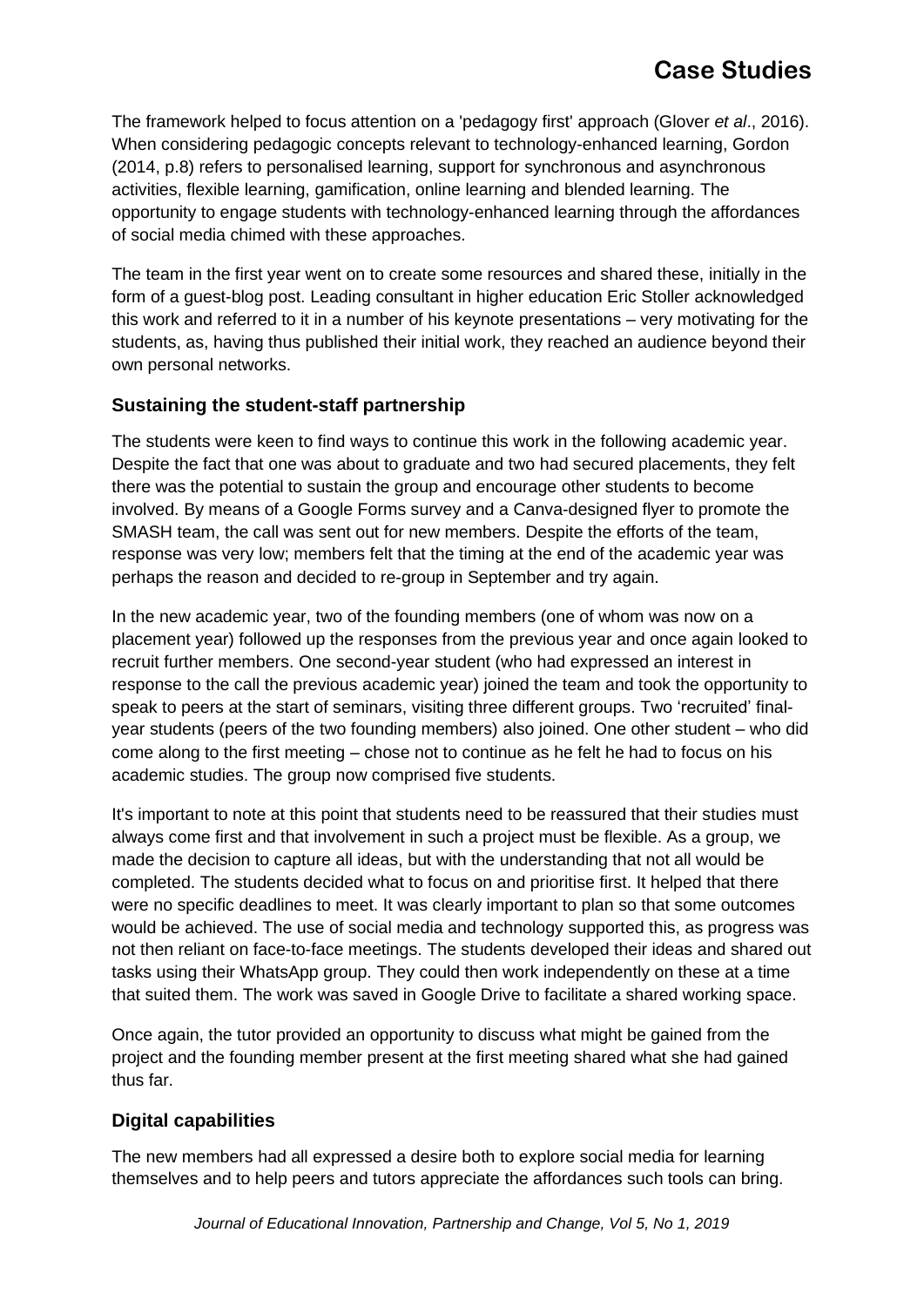The group felt that producing a digital toolkit – for use by others to plan activities – and case studies to demonstrate the use of social media tools in context (Conole, 2007) would be useful in supporting development of the digital capabilities of both staff and students.

Jisc (2017) defines digital capabilities as *"those which equip someone to live, work and learn in a digital society*". The six elements resonated with the SMASH framework and values.

| 1. ICT proficiency                                                             | The students wanted to improve their own skills     |
|--------------------------------------------------------------------------------|-----------------------------------------------------|
| 2. Information, data and media                                                 | and realised that developing their own digital      |
| literacies                                                                     | capabilities could help them help others to         |
| 3. Digital creation, problem-solving and                                       | utilise digital tools for learning activities,      |
| innovation                                                                     | organising learning and showcasing learning.        |
| 4. Digital learning and development<br>5. Digital communication, collaboration | Participating in the project as an extra-curricular |
| and participation                                                              | activity was a unique way to enhance their own      |
| 6. Digital identity and wellbeing                                              | digital identity through the digital artefacts they |
|                                                                                | created and shared through social media.            |
|                                                                                |                                                     |



**Figure 1.** Building digital capabilities: the six elements defined (Jisc 2017)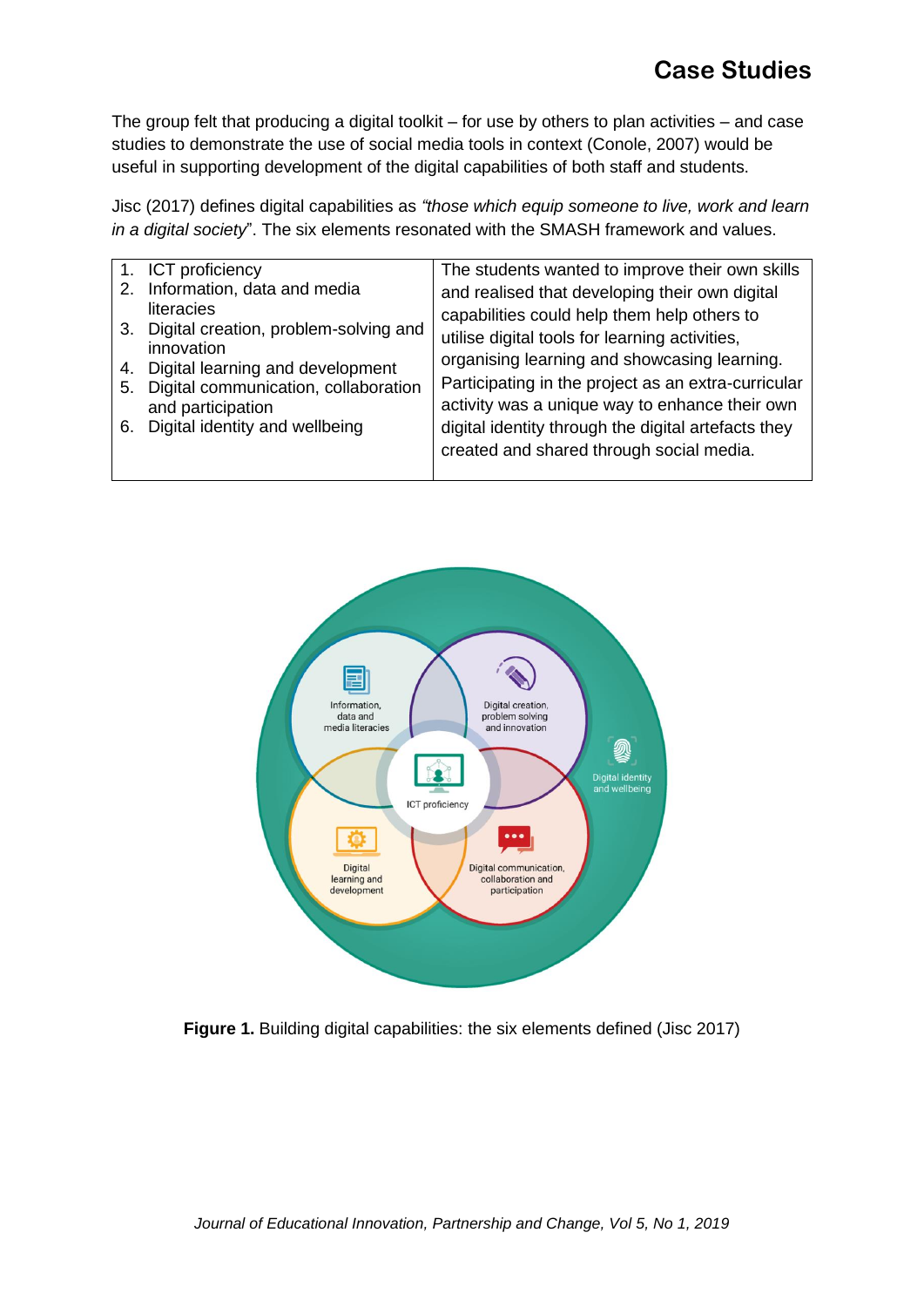#### **Initial achievements**

In order to produce a toolkit, the group had to develop some resources. They began by creating a series of A5 cards which outlined seven ways they had used a given social media tool in the context of learning. The students led an initial workshop at the 2017 'Social Media for Learning in HE' conference and then a further workshop, with invited students and staff from their course, where these cards were used as conversation prompts. The attendees were encouraged to share their views and experiences of using social media for learning.

Reflection on the second workshop led to recognition that, since the workshop participant group was small (and already interested in social media for learning, so justifiably to be deemed converted!), it would be useful to gain an initial understanding of students' and tutors' opinions. Bryson and Hand (2007) advocate that student engagement is increased when students feel supported by teaching staff and when the staff engage with the students. An arranged opportunity to discuss with tutors the future enhancement of the students' modules was well received and valued by those students who attended; the tutors who came were similarly appreciative, welcoming suggestions for enhancing their modules.

We learned that staff:

- agree that the current University platform requires more flexibility;
- support the idea of tracking student progress;
- feel the need to support individual learning through group work.

The staff valued using these social media tools for learning:

- Google Apps achieve efficient engagement amongst student groups;
- Trello divide responsibility and maintain accountability;
- blogging track student progress;
- YouTube gain more flexible learning;
- WhatsApp generate student community, with direct messaging.

We learned that students:

- welcomed the idea of having direct messaging chat support via Twitter for quicker responses;
- supported Socrative and working in teams when completing online quizzes;
- realised that learning content can be subconsciously viewed whilst using social media.

The students valued these tools for learning:

- Google Apps collaboration;
- Trello project management on group projects:
- Twitter links to resources:
- Socrative engaging medium / option to be anonymous;
- YouTube visually appealing medium / accessibility to students.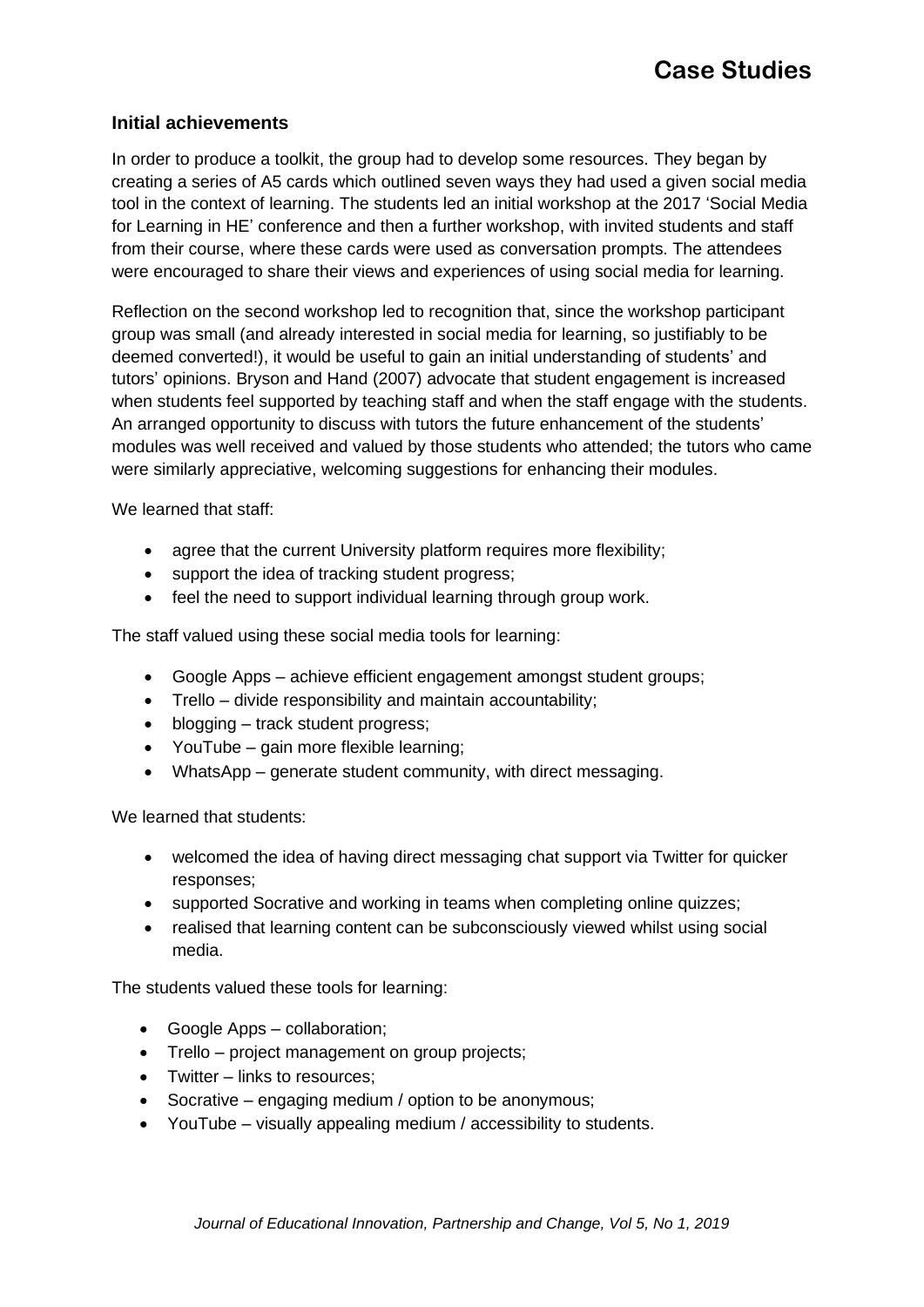#### **Developing digital capabilities of self**

For the future, there is clearly scope for developing more in-depth research. It will be important to gain an understanding of social media-related barriers to and enablers of learning and to identify how any future resources created may support the development of digital capabilities and of the toolkit. So, whilst the team recognised that there was still further research to undertake, there was a sense of the significance of focus on the value of reflection – on whether the students themselves felt that they had developed their own digital capabilities and on what the experience had meant to them.

In April 2018, the students presented their work at the CAN conference at the University of Winchester. Figure 2 captures the quotes – used within the presentation – which consider what the students had initially found useful as a result of being a member of the SMASH group.



**Figure 2**. SMASH team reflections

The students valued highly the experience of leading their first workshops. They were able to demonstrate the knowledge they had gained and they had developed more confident communication skills through leading the conversations in the workshops and presenting at two conferences.

At the end of the academic year, the students were asked to revisit their experience, reflecting again on the learning they had gained overall and what they had valued as members of this group.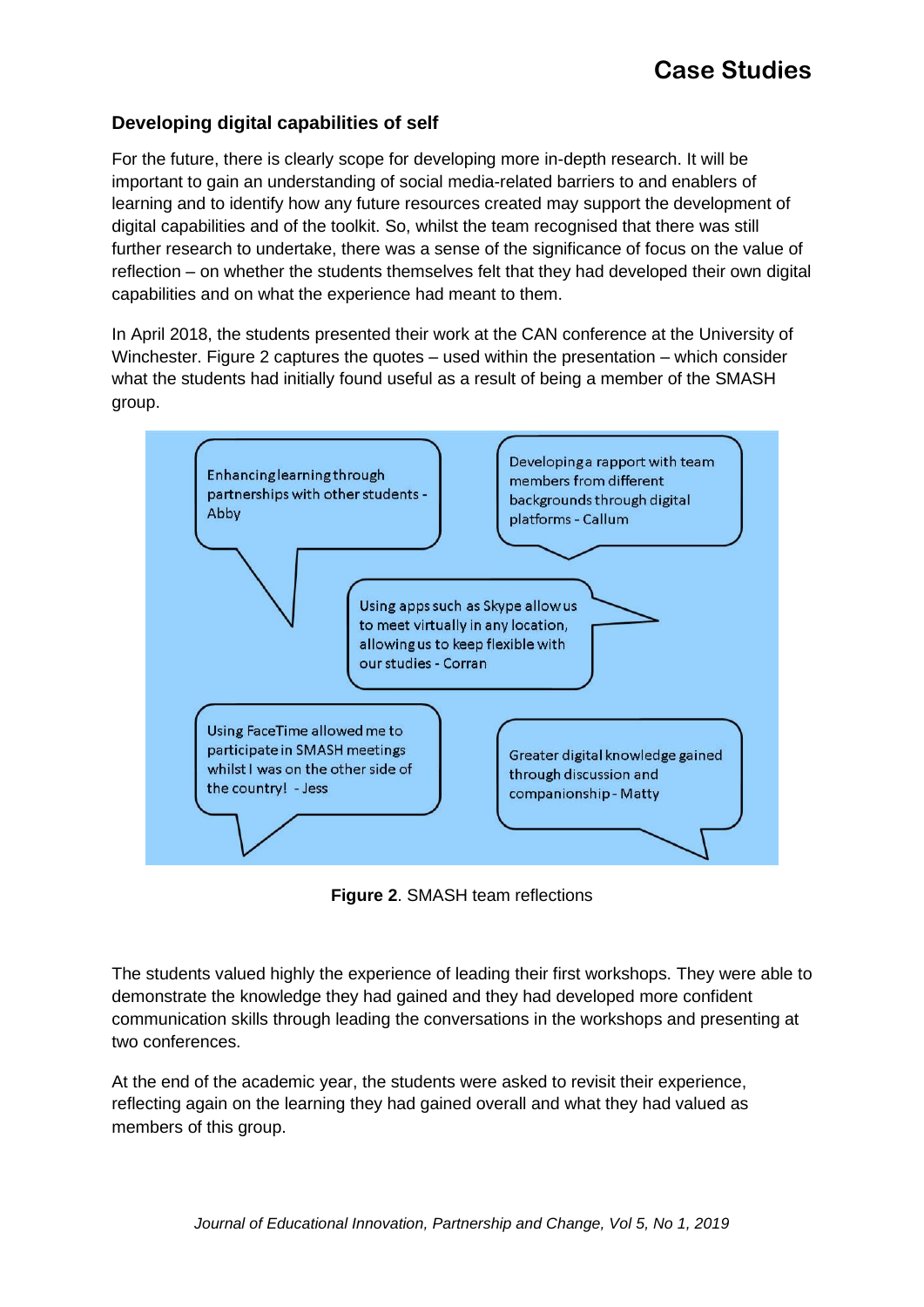# **Case Studies**

Jess, one of the founding members and out on placement during 2017/18, was keen to stay involved with the project in the second year. Despite being away from University, she remained active and learned how to make the most of tools that could facilitate asynchronous communication and collaboration.

*"I've learnt how to overcome communication obstacles throughout this year, and the sheer amount of research on social media there is to be done." Jess - placement student*

Corran, another founder member, developed clear leadership skills and helped to ensure that everyone in the team found a way to contribute, despite the different skill-sets they brought with them.

"*Over the past two years, I've learnt about the flexibility of social media, how it can be used in education from many different directions and ultimately how to work in a team of diverse people.*" Corran – final-year student

Matty was one of the few students to respond to the initial call to bring in new members of the team and, at the time, was just coming to the end of his first year at the University. He quickly recognised that, through the group's collaborative approach, he could learn from peers and contribute to others' learning. Furthermore, he used the skills developed in modules he was taking and the combined learning helped him secure a placement.

"*I've learnt how to create engaging content using digital tools such as Canva. This has enhanced my understanding of different tools that are available to staff and students to support their studying and allowed me to apply my digital knowledge to my studies. I've used Twitter to create a hashtag '#shuSMASH' which has helped to showcase our activities and the conferences we've attended. This has allowed us to engage with followers and gather feedback from people who attended our presentations. Furthermore, the use of Skype has developed my understanding of how online communication tools can be used in a formal and business environment. This will prepare me for future endeavours into the professional environment, where I'll be able to apply my knowledge and digital skills gained through SMASH*." Matty – second-year student

Callum, a final-year student, recognised that using social media as a team, as an additional form of communication, was a useful way for the group to bond and get to know each other. Being involved in the events provided him with opportunities to develop his network through meeting new people within and beyond his course.

"*The SMASH project has increased my efficiency when learning new skills, finding the best ways to collaborate and share ideas between team members. Using a variety of technology enabled each team member to learn in different ways, using*  what they felt most comfortable. This has allowed me to overcome obstacles, using *social media to bridge gaps and bring everyone closer together. Through this project, I was able to reach out and make new connections after attending the conferences and also from university staff and students that we solicited opinions from. Being part of the SMASH group in 2018 has allowed me to develop my skills, meet new people*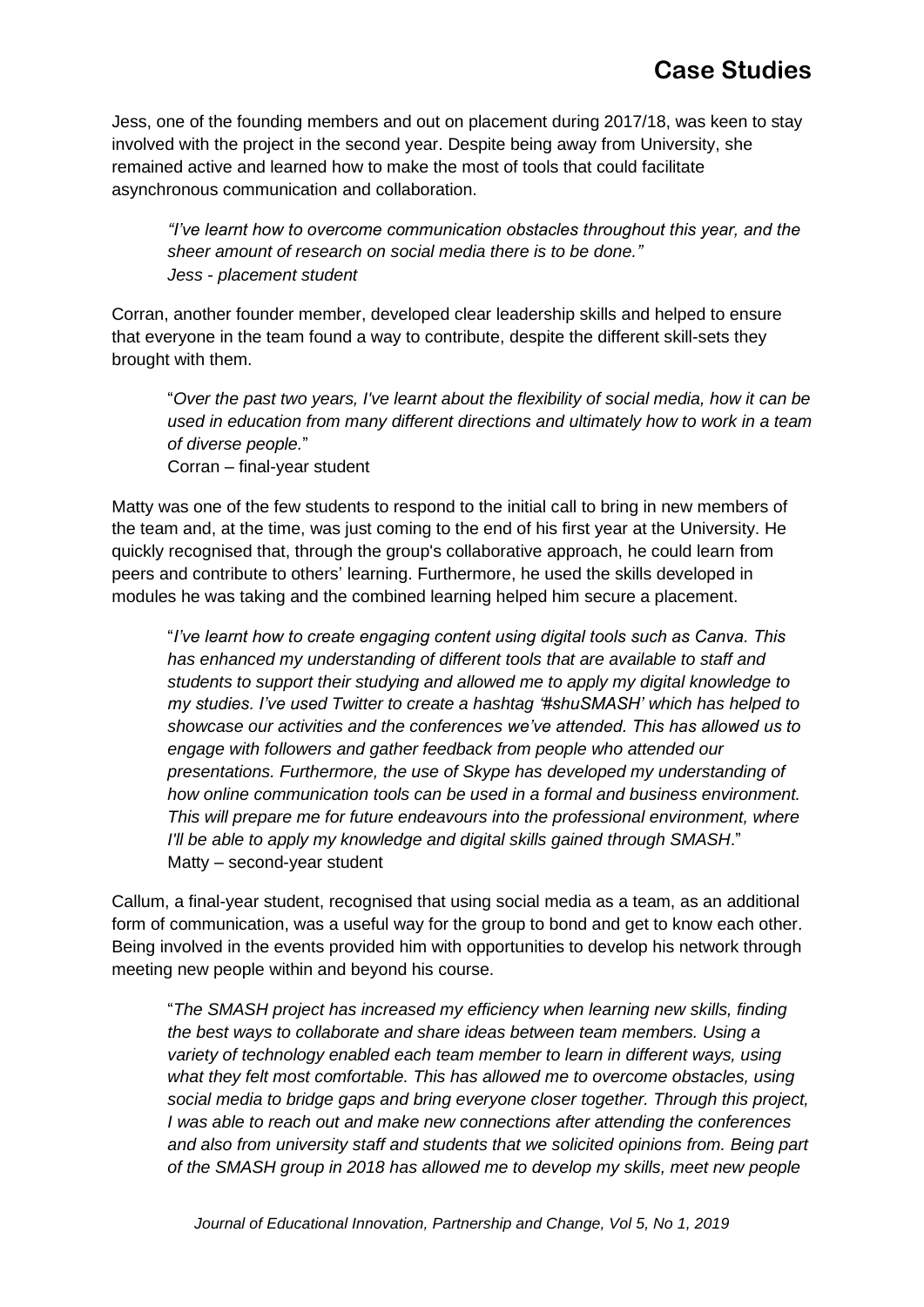*and use new and exciting digital technologies.*" Callum – final-year student

Finally, Abby, who is also a final-year student, used her creativity to re-brand the logos used for SMASH and took a lead in designing the presentations and artefacts created. Like the others, she had also developed skills to enhance the way she lives, works and learns.

"*Through the SMASH group I've developed many of my digital capabilities and been able to adapt and use these skills in a completely new environment. Developing these skills has supported me in finding new and creative ways to utilise social media whether it be for academia, social or personal use. I've become more confident in exploring new digital applications that can support me in my personal life.*" Abby – final-year student

### **The value of being a member of a virtual community of practice**

To me as a tutor reflecting on the students, it became clear that a virtual community of practice (vCoP) (Kosh and Fusco, 2008) was forming spontaneously. There was early evidence of both cooperative and collaborative learning, where the students developed their own digital capabilities and those of others. They actively used social media to communicate and plan and were able to work virtually both synchronously and asynchronously between face-to-face meetings. They developed their own vCoP using Skype, FaceTime, Facebook messenger and Google Apps.

The students highlighted the fact that they had established a sense of belonging and identity as a result of being part of this vCoP. Each brought different skills and experience to the group and, despite not initially knowing each other, they quickly bonded and became colearners. It was interesting to observe how they each took turns to lead on a particular approach and actively coached each other.

When asked what they valued about being part of a vCoP, it was encouraging to see that they had personally found value in the use of social media. The key themes that emerged were as follows:

- Peer learning the significance of helping others learn;
- Confident communication learning to utilise different media to suit the situation and task at hand;
- Companionship and teamwork taking ownership and supporting each other to work collaboratively;
- Transferable skills recognition that these skills can be applied in the workplace.

## **Conclusion**

We feel our student-staff partnership has been successful as we: have a mutual interest in the research topic; from the start discussed what the benefits are for everyone; were clear that engagement is flexible. We also recognised that, whilst it's important to capture all ideas, only some of these will be achieved and that's ok!

To have the opportunity to engage with peers and tutors in research on the use of social media for learning, to go on to develop tangible resources and then to present this work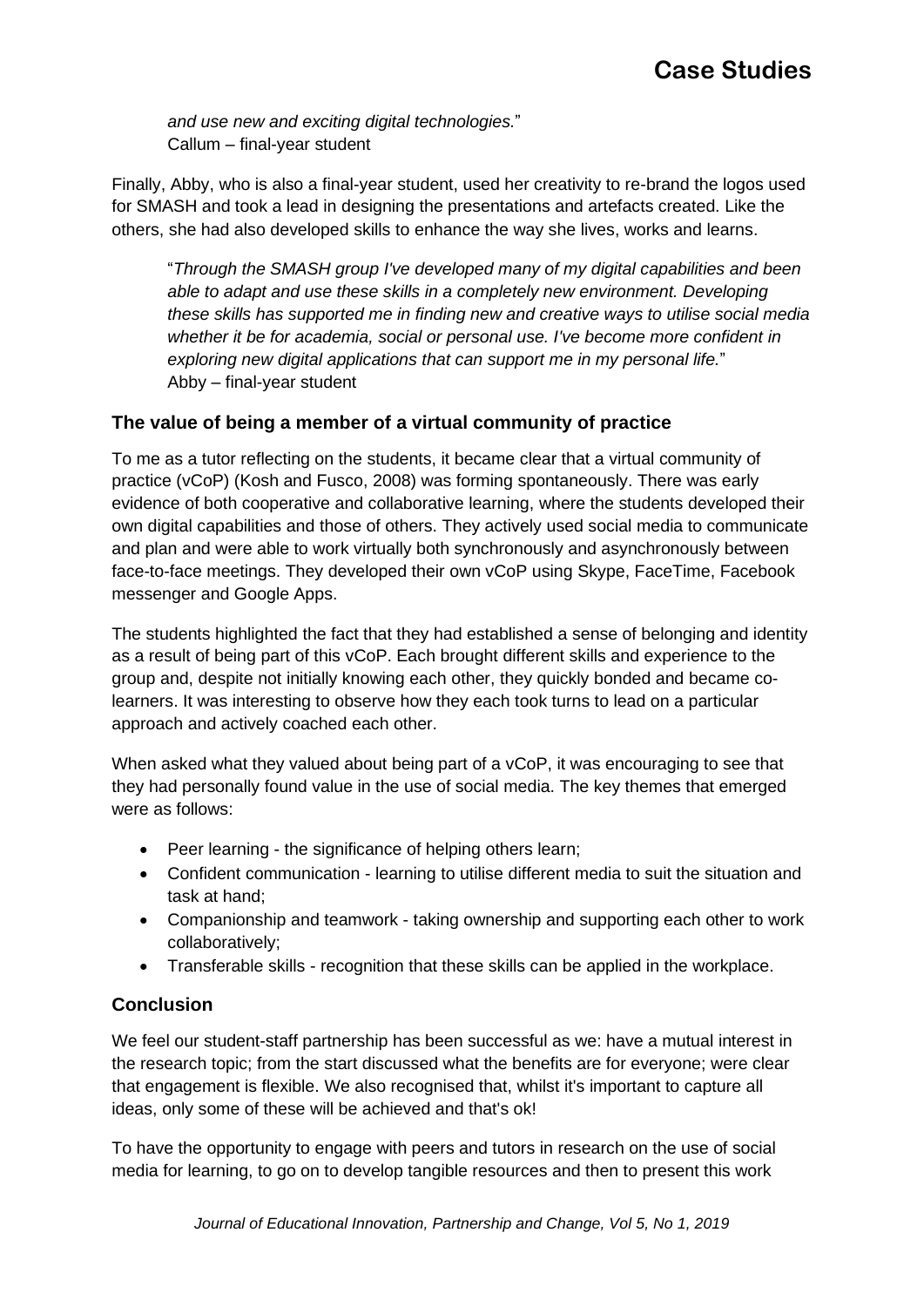were all motivating. Whilst not expected at the start, recognition for this work is an important factor. The interactions and dialogue within social media spaces – as a result of sharing the project and this being re-shared – provided affirmation that other educators recognised and valued outputs.

The students and tutor have learned a great deal through this partnership. We look forward to seeing how the incoming SMASH team will contribute to taking this journey forward.

### **Reference list**

Brown, S. (2018) 'Identifying student need.' In: Matheson, R., Tangney, S. and Sutcliffe, M. (eds.) *Transition in, through and out of higher education.* Abingdon: Routledge. ISBN: 1138682184

Bryson, C., and Hand, L. (2007) 'The role of engagement in inspiring teaching and learning.' *Innovations in Education and Teaching International,* 44(4), 349-362. Available at: <https://www.tandfonline.com/doi/abs/10.1080/14703290701602748> (Accessed: 19 February 2019).

Conole, G. (2007) 'Describing Learning Activities.' In: Beetham, H. and Sharpe, R. (eds.) *Rethinking Pedagogy for a Digital Age*. London: Routledge. ISBN: 0415408741

Dabbagh N. and Kitsantas A. (2012) 'Personal learning environments, social media, and self-regulated learning: a natural formula for connecting formal and informal learning.' *The Internet and Higher Education*, 15(1), 3-8. Available at: <https://doi.org/10.1016/j.iheduc.2011.06.002> (Accessed: 19 February 2019).

Glover, I., Hepplestone, S., Parkin, H.J., Rodger, H. and Irwin, B. (2016) 'Pedagogy first: Realising technology enhanced learning by focusing on teaching practice.' *British Journal of Educational Technology,* 47(5), 993-1002. Available at:<https://doi.org/10.1111/bjet.12425> (Accessed: 19 February 2019).

Gordon, N. (2014) *Flexible Pedagogies: technology-enhanced learning.* Available at: [https://www.heacademy.ac.uk/system/files/resources/tel\\_report\\_0.pdf](https://www.heacademy.ac.uk/system/files/resources/tel_report_0.pdf) (Accessed: 19 February 2019).

Healey, M., Flint, A. and Harrington, K. (2014) *Engagement through partnership: students as partners in learning and teaching in higher education.* York: Higher Education Academy. Available at: [https://www.heacademy.ac.uk/knowledge-hub/engagement-through](https://www.heacademy.ac.uk/knowledge-hub/engagement-through-partnership-students-partners-learning-and-teaching-higher)[partnership-students-partners-learning-and-teaching-higher\]](https://www.heacademy.ac.uk/knowledge-hub/engagement-through-partnership-students-partners-learning-and-teaching-higher) (Accessed: 19 February 2019).

Jisc (2017) *What is digital capability?* Available at: [https://digitalcapability.jisc.ac.uk/what-is](https://digitalcapability.jisc.ac.uk/what-is-digital-capability/)[digital-capability/](https://digitalcapability.jisc.ac.uk/what-is-digital-capability/) (Accessed: 19 February 2019).

King, A. (1993) 'From Sage on the Stage to Guide on the Side.' *College Teaching*, 41(1), 30- 35. Available at:<https://doi.org/10.1080/87567555.1993.9926781> (Accessed: 19 February 2019).

Kosh, M. and Fusco, J. (2008) 'Designing for Growth: Enabling Communities of Practice to Develop and Extend Their Work Online.' In: Kimbile, C., Hildreth, P. and Bourden, I. (eds.)